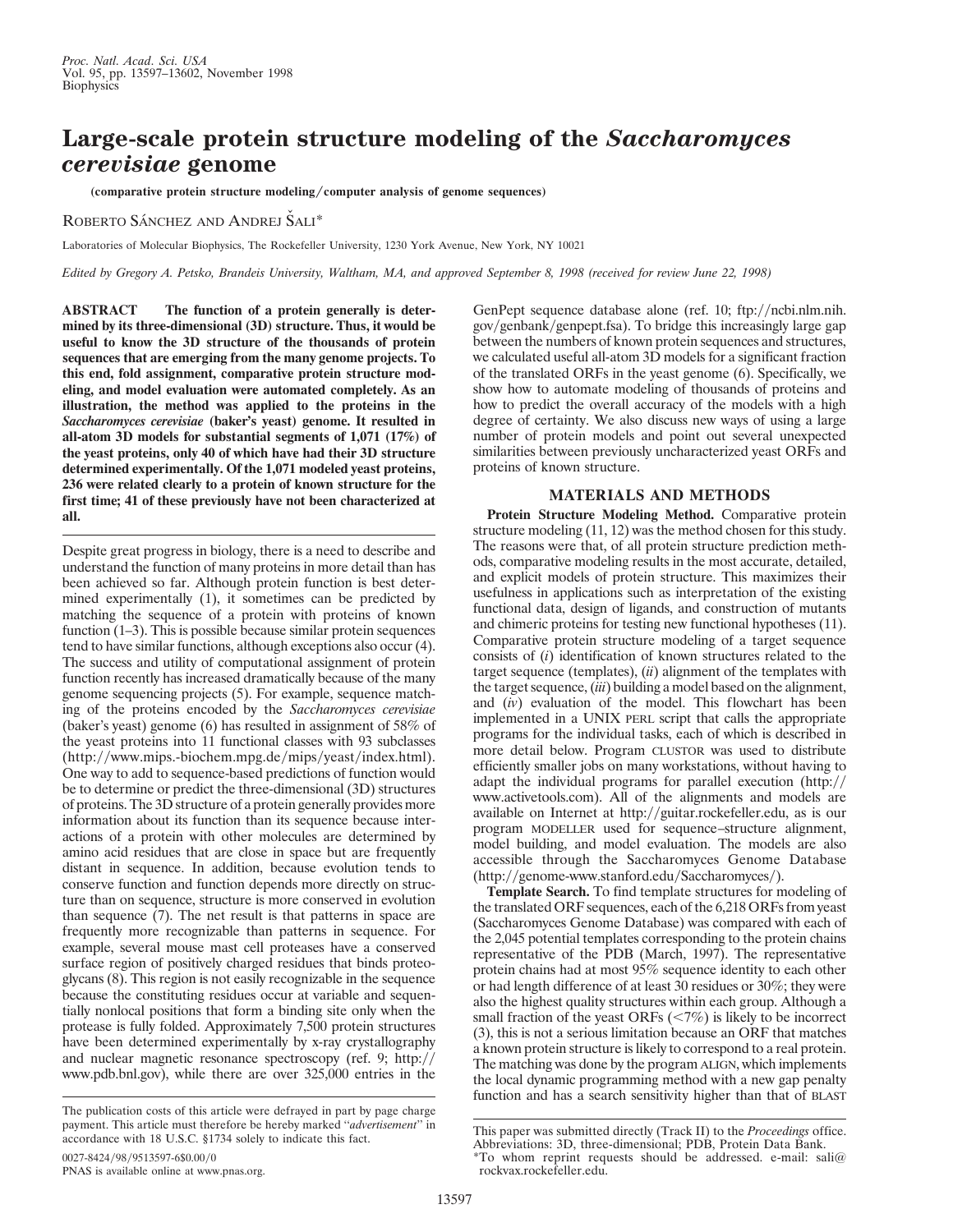

FIG. 1. Predicting the overall accuracy of comparative models. The good and bad models for proteins of known structure are used to tune the prediction of reliability of a model when the actual structure is not known (Fig. 2). See *Materials and Methods* for details. (*A*) A rule for assigning a comparative model into either the good or bad class, based on its Q\_SCORE. *Inset* shows the distributions of Q\_SCORE for the good and bad models with 100 to 150 residues. Such distributions are used with the Bayes theorem to calculate the posterior probability that a model is good, given that it has a certain Q\_SCORE value,  $p(GOOD/Q\_SCORE)$ . The main plot shows the percentages of false positives (bad models classified as good) and false negatives (good models classified as bad) as a function of sequence length. The curves were obtained by the jack-knife procedure. (*B*) A rule for estimating the accuracy of a reliable model (as predicted by its Q\_SCORE), based on the percentage sequence identity to the template. The overlaps of an experimentally determined protein structure with its model (red continuous line) and with a template on which the model was based (green dashed line) are shown as a function of the target–template sequence identity. This identity was calculated from the modeling alignment. The structure overlap is defined as the fraction of the equivalent C<sub> $\alpha$ </sub> atoms. For comparison of the model with the actual structure (filled circles), two C<sub> $\alpha$ </sub> atoms were considered equivalent if they were within 3.5 Å of each other and belonged to the same residue. For comparison of the template structure with the actual target structure (open circles), two  $C_{\alpha}$  atoms were considered equivalent if they were within 3.5 Å after alignment and rigid-body superposition by the ALIGN3D command in MODELLER (15). The points correspond to the median values, and the error bars in the positive and negative directions correspond to the average positive and negative differences from the median, respectively. Points labeled  $\alpha$ ,  $\beta$ , and  $\gamma$  correspond to the models in (*C*). The empty circle at 25% sequence identity corresponds to the unusually accurate model in Fig. 3*B*. (*C*) The range of accuracy for reliable comparative models is illustrated by a difficult, medium, and easy case. The  $C_{\alpha}$  backbones of the models (red) for YKR066C and YDR226W and all mainchain atoms for YER148W are superposed with those of the actual structures (blue). The PDB codes of the target and template structures also are shown (target/template). The three target–template sequence identities are indicated in *B* (black filled circles). The number of yeast ORF models at each accuracy level can be determined from the red curve in *B*, or the sample comparisons in *C*, combined with Fig. 2*A*.

(13). Each ORF–PDB matching was run with the default gap penalty parameters first. A match was considered significant or insignificant if the alignment score was  $>22$  or  $<$ 19 nats, respectively, where the nat is a unit for measuring significance of a match (14). All of the pairs with intermediate matches with scores between 19 and 22 nats were realigned by using 600 combinations of the gap penalty parameters. The match was finally considered significant if the best of the 600 alignments had a score of at least 22 nats. The matching part of the PDB chain from a significant hit was used as the template structure for the corresponding region of the ORF.

**Target–Template Alignment.** To obtain the target–template alignment for comparative modeling, the matching parts of the

template structure and the ORF sequence were realigned by the use of the ALIGN2D command  $(R.S.$  and  $A.\dot{S}$ . unpublished work) of the MODELLER program (15–17). This command implements a global dynamic programming method for comparison of two sequences but also relies on the observation that evolution tends to place residue insertions and deletions in the regions that are solvent exposed, curved, outside secondary structure segments, and between two  $C_{\alpha}$  positions close in space. Gaps in these structurally reasonable positions are favored by a variable gap penalty function that is calculated from the template structure alone. As a result, the alignment errors are reduced by approximately one-third relative to the standard sequence alignment techniques. Nevertheless, there is clearly a need for even more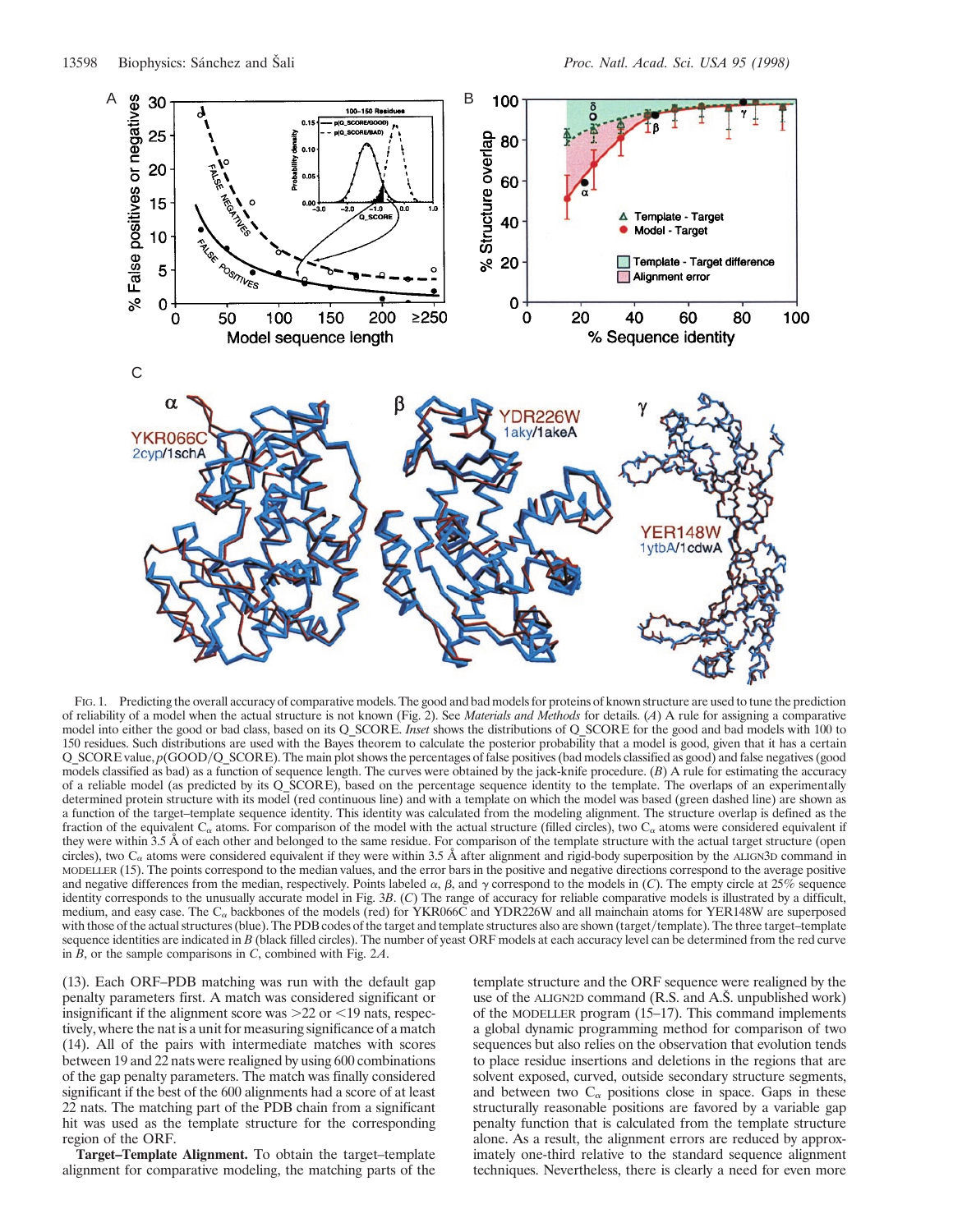

of the sequence identity between the models and the corresponding templates as a function of model sequence length. The 3,992 reliable models for substantial segments of 1,071 different ORFs that are predicted to be based on a correct template and approximately correct alignment are represented by the green bars, and the 4,588 unreliable models that are predicted to be based on a mostly incorrect alignment or an incorrect template are represented by the red bars. The last histogram at label "All/6" is the sum of the other six histograms divided by six. (*B*) The corresponding distribution of the alignment significance score calculated by the program ALIGN (13).

accurate sequence–structure alignments and for using multiple template structures, so that more accurate models are obtained (16).

**Model Building.** The refined sequence–structure alignment was used by MODELLER to construct a 3D model of the ORF region (15–17). Model building began by extracting distance and dihedral angle restraints on the target sequence from its alignment with the template structure. These template-derived restraints were combined with most of the CHARMM energy terms (18) to obtain a full objective function. Finally, this function was optimized by conjugate gradients and molecular dynamics with simulated annealing to construct a model that satisfied all the spatial restraints as well as possible.

**Assignment of a Model into the ''Good'' or ''Bad'' Class.** The overall accuracy of a model was measured by an overlap between the model and the actual structure. The overlap was defined as the fraction of residues whose  $C_{\alpha}$  atoms are within 3.5 Å of each other in the globally superposed pair of structures. Models that overlap with the correct structures in  $>30\%$  of their residues were defined here as ''good'' models. A method for predicting whether a given model is good was developed as follows. By using the PDB, 1,085 protein chains of known structure that had  $\leq$ 30% sequence identity to each other were picked. Comparative models for these

proteins were calculated by the standard procedure described above. In addition, many bad models were obtained by the same procedure, except that only target–template alignments with a relatively low alignment significance score from 15 to 20 nats were used. In the end, there were 3,993 and 6,270 good and bad models, respectively. There were more models than proteins because most proteins were modeled several times on a different template structure each time. The distribution of the target–template sequence identity for the good models was similar to that for the matching of the yeast ORFs with PDB chains (Fig. 2*A*). The quality score (Q\_SCORE) of a model was defined as the PROSAII Z-Score (19) divided by the natural logarithm of sequence length, which made Q\_SCORE almost independent of sequence length. The PROSAII Z-score approximates the difference in free energy of an evaluated model and the mean free energy of the same sequence threaded through unrelated folds, expressed in units of SD. The free energies were calculated with statistical potentials of mean force for single residues and pairs of residues (19). The distributions of Q\_SCORE for good and bad models were obtained for different sequence length ranges. The posterior probability that a model was good, given that it had a certain Q\_SCORE value, was obtained by using the Bayesian theorem (20) and assuming equal prior probabilities for good and bad models:  $p(GOOD/Q SCORE) = p(Q SCORE/GOOD)$  $[p(Q_S\angle\n\textrm{SCORE/GOOD}] + p(Q_S\angle\n\textrm{CORE/BAD})]$ . A model with  $p(GOOD/Q_SCORE)$  above 0.5 is predicted to be in the good class and thus have at least approximately correct fold. For proteins longer than 100 residues, it is possible to identify good models with  $\leq 5\%$  of false positives and  $\leq 8\%$  of false negatives (Fig. 1*A*).

**Prediction of the Overall Accuracy of a Model.** For the models predicted to be in the good class, the fraction of the  $C_{\alpha}$  atoms modeled within 3.5 Å of the correct positions depends on the percentage sequence identity between the modeled sequence and the template. This dependence was determined by using the 3,993 good models for proteins of known structure described in the previous paragraph (Fig. 1*B*). Above 40% sequence identity, the median overlap between a model and the corresponding experimental structure is  $>90\%$  (Fig. 1*A*). There are few errors in the alignment, and the model is as close to the correct structure as the template. Many models in this range have errors that are comparable to the differences between experimental structures of the same protein determined by different techniques or in different environments (12). For 30–40% sequence identity, the overlap between a model and the corresponding experimental structure is 75–90%. Because the alignment errors begin to appear, the models overlap with the correct structures less than the templates do. At very low sequence identity of  $\langle 30\%,$  the overlap drops to 50–75%. These model evaluation results can be understood in terms of the well known relationship between structural and sequence similarities of two proteins (7), the ''geometrical'' nature of modeling that forces the model to be as close to the template as possible (15), and the inability of any current modeling procedure to recover from an incorrect alignment (16).

### **RESULTS**

**Template Search.** The ORF–PDB matching procedure identified one or more possibly related structures for 2,256 or 36.3% of the ORFs (Fig. 2*A*). The average length of the local alignments was 174 residues, and the average pairwise sequence identity was 27%.

**Evaluation of the Models.** Model evaluation indicates that 1,071 (17.2%) of the yeast ORFs have at least one segment of residues with a reliable model (Fig. 2). A small number of ORFs have a reliable model for more than one domain, resulting in the total of 1,168 nonoverlapping reliable models for all ORFs. In contrast, only 40 of the yeast proteins have had their structures determined experimentally (9). The average length of a reliable model is 176 residues, and 85% of the reliable models are longer than 50 residues. The average pairwise sequence identity on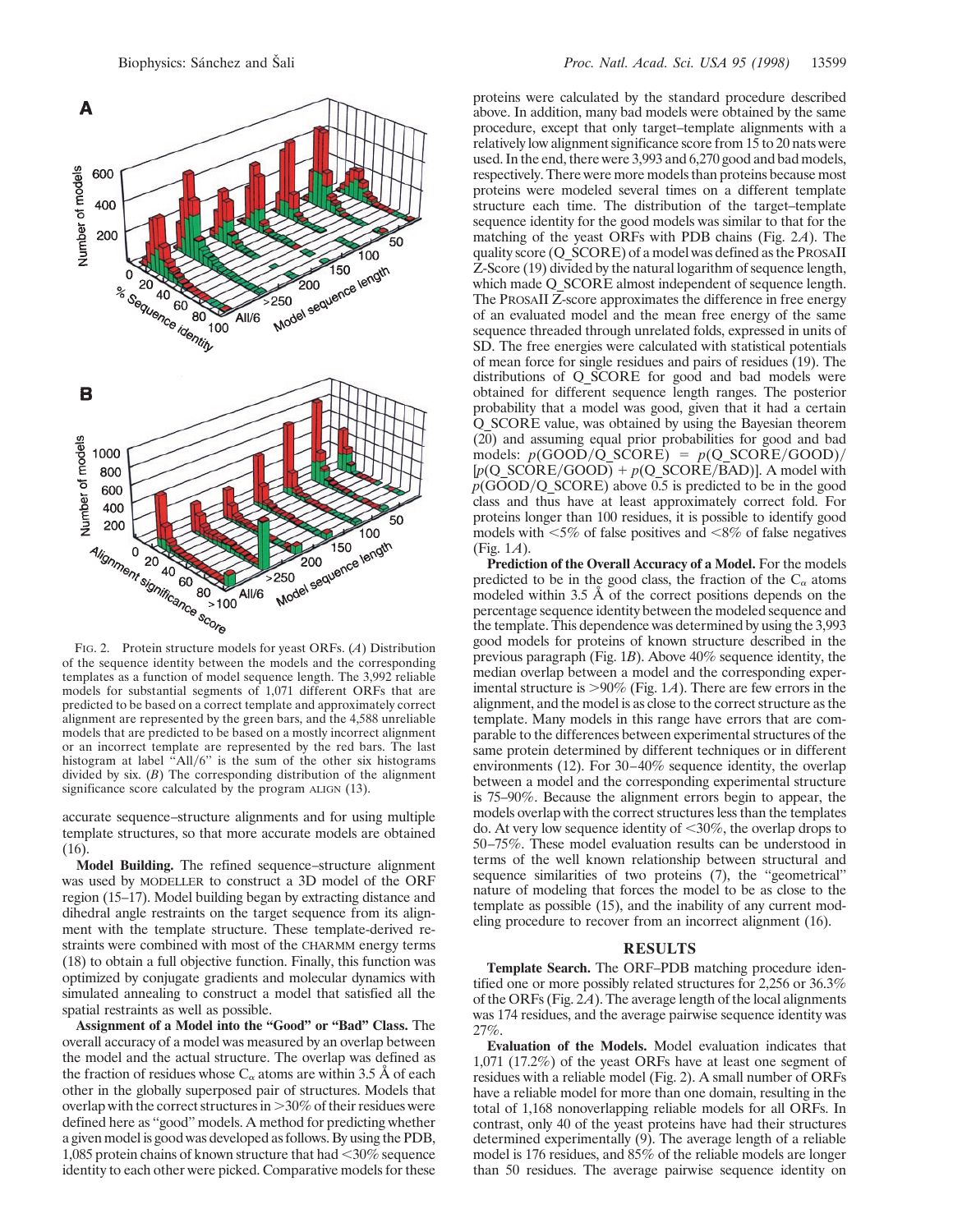

FIG. 3. Sample models calculated before the crystallographic structures have been deposited to PDB. (*A*) A model for the yeast prohormone-processing carboxypeptidase (YGL203C, violet) is compared with its actual crystallographic structure (1ac5, green) (38). The model was constructed based on the crystal structure of the yeast serine carboxypeptidase (1cpy) with which it shares only 25% sequence identity. Although the overall structural overlap of the model and the actual structure is only 63%, the active site (*Inset*) and the neighboring residues have been modeled with useful accuracy; for example, it is possible to use the model to plan site-directed mutagenesis experiments for assessing residues

which the reliable models are based is 34%. Most of the models based on more than the average sequence identity are predicted to overlap with the correct structures in more than  $80\%$  of their residues (Fig. 1 *B* and *C*). In comparison, another study produced comparative models for 10–15% of the proteins in the *E. coli* genome (4,290 ORFs) (21). When our procedure was applied to the same genome, it resulted in reliable models for 18.1% of the proteins.

**Fold Assignment Rate.** Fold recognition (22), sequence profile methods (23), and Hidden Markov Models (24) generally are considered to be more sensitive for detecting remote relationships than the local sequence alignment applied here. Thus, in the future, these methods will supplement the matching by pairwise sequence comparison in our pipeline for automated comparative modeling. However, it is not clear how many more accurate models can be calculated for the matches from the more sophisticated methods. The reason is that accurate 3D modeling requires both a correct fold assignment and an approximately correct target–template alignment. Unfortunately, it appears that when a correct target–template match is made in the absence of statistically significant sequence similarity already detectable by simple methods, it is rarely possible to produce an accurate alignment (25). Nevertheless, we now estimate what would have happened to the fold assignment rate alone if fold recognition and Hidden Markov Models were applied to the yeast genome. A recent automated fold recognition survey assigned folds to 103 (22.0%) of the 468 ORFs in the small *M. genitalium* genome (26). In comparison, when our procedure was applied to the same genome, it resulted in reliable models for 90 of the 468 ORFs (19.2%), 81 of which were shared with the fold recognition survey. For another benchmark, the PFAM database obtained by Hidden Markov Models (27) related 315 yeast proteins to a protein of known structure, which is a relatively small fraction of the 1,071 matches obtained here. We identified 263 of the 315 PFAM matches, and 248 of these corresponded to reliable models. Thus, fold recognition and Hidden Markov Models would provide a small but significant increase in the number of target– template matches for model evaluation by our combined alignment/modeling approach. However, even the existing procedure based on local sequence alignment appears to be able to identify some matches that were not identified by fold recognition (there are nine such cases for the *M. genitalium* genome). The reason is that, in the combined alignment/modeling procedure, the final decision about whether a given match is correct is made by evaluating the 3D model implied by the alignment rather than by scoring the alignment directly. Because model evaluation works well (Fig. 1*A*), the cutoff for accepting a match at the sequence matching stage can be lowered significantly, thus minimizing the loss of correct matches without adding many false positives. This results in a relatively large number of reliable models based on low sequence similarity (Fig. 2); for example, 261 yeast ORFs have at least one reliable model based on a match with a

critical for catalysis and binding specificity. The model also illustrates that the functionally important regions of the molecule tend to be modeled more accurately than the rest of the protein (Fig. 1*B*) because they are frequently more conserved in evolution than the rest of the fold. (*B*) A model for the yeast multi-catalytic protease (YJL001W, red) is compared with its actual crystallographic structure (1rypH) (30). Despite a low sequence identity of  $24\%$  to the template structure (1pmaB), the model overlaps with the actual x-ray structure in 92% of the residues (point  $\delta$  in Fig. 1*B*). It was possible to predict that this particular model was unusually accurate given its sequence similarity to the template because it had a favorable Z-score of  $-8.3$  and an energy profile with only one positive peak (19). The YJL001W subunit is part of the 20S proteasome, a highly ordered ring-shaped structure consisting of 14 similar subunits, all of which have been modeled in this study. The models are sufficiently accurate for use with protein–protein docking programs, which in turn are likely to predict correctly at least some of the interface residues between the subunits (17).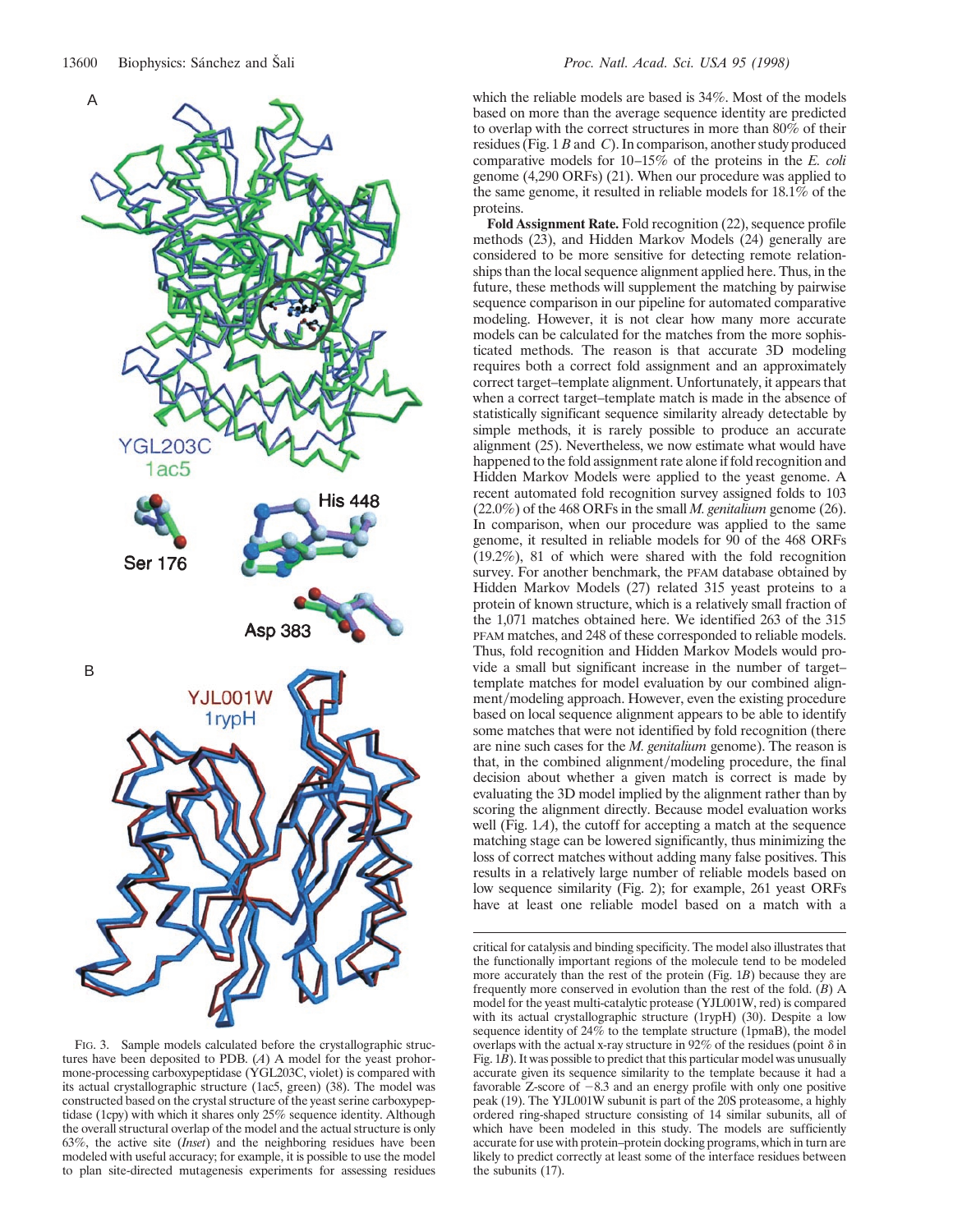Table 1. Examples of previously uncharacterized yeast proteins with reliable models

| Yeast protein   |        | Related protein of known 3D structure |             |                                          | Percent sequence | Model    |                                                                        |
|-----------------|--------|---------------------------------------|-------------|------------------------------------------|------------------|----------|------------------------------------------------------------------------|
| ORF             |        | residues PDB code                     | residues    | name                                     | identity         | accuracy | Conserved features                                                     |
| YDL117W 13-64   |        | 1 <sub>lck</sub> A                    |             | 65A-115A P56-LCK SH3 domain              | 30(24.5)         | 0.97     | W31 conserved; other binding<br>residues conserved or similar.         |
| YCR033W 885-935 |        | 1idz                                  | $140 - 190$ | c-MYB DNA binding domain                 | 21(22.3)         | 0.99     | N interacting with DNA is<br>conserved; K's replaced by R's.           |
| YNL181W 44-341  |        | 1fmcA                                 | $2A-215A$   | $7-\alpha$ -hydroxysteroid dehydrogenase | 14(25.5)         | 0.98     | K163 conserved; Y159F.                                                 |
| YOR221C 124-368 |        | 1mla                                  | 87–296      | malonyl-COA ACP transacylase             | 17(23.7)         | 0.95     | Active site residues S92, R117, and<br>H <sub>201</sub> are conserved. |
| <b>YPL217C</b>  | 63-182 | 1etu                                  | $5 - 145$   | elongation factor Tu (domain I)          | 22(22.7)         | 0.86     | GTP binding loops are similar.<br>Conserved GKTTL motif.               |

These ORFs do not have clear similarity to any protein of known function according to the following sources (October 31, 1997): MIPS (http://www.mips.biochem.mpg.de/mips/yeast/index.html), Yeast Protein Database (http://quest7.proteome.com/YPDhome.html), GENEQUIZ (http:// www.sander.ebi.ac.uk/genequiz), SACCH3D (http://genome-www.stanford.edu/Sacch3D), PEDANT (http://pedant.mips.biochem.mpg.de/frishman/ pedant.html), and PFAM (27). The examples were selected partly by considering conservation of the functionally important residues (Conserved features). Thus, they have higher sequence similarity to known protein structures than most of the other previously uncharacterized yeast proteins. For each ORF and its corresponding template, the starting and ending residues of the matching regions are indicated. The number in parenthesis in the percent sequence identity column is the alignment significance score in nats (13). The overall model accuracy is given by  $p(GOOD/Q$  SCORE). The complete list of 236 previously uncharacterized yeast proteins with reliable models is available at http://guitar.rockefeller.edu.

significance score worse than 24 nats (Fig. 2*B*), which is too low to establish a relationship on its own. The combined alignment/ modeling approach to confirming a remote relationship already has been proven successful in several individual cases (16, 28, 29). Another example is the model of the component PRE4 of the yeast 20S proteasome complex (YFR050C). The model was based on the structure of subunit B of the *Thermoplasma acidophilum* proteasome (1pmaB); the target and the template have only 16% sequence identity, with the alignment significance score of 22 nats. However, the model of YFR050C was predicted to be good  $[p(GOOD/Q SCORE) = 0.99]$ . The crystallographic structure of YFR050C, determined after the model was calculated (1rypN) (30), showed that the fold assignment was correct.

#### **DISCUSSION**

**Usefulness of Models with Errors.** It is essential for assessing the value of 3D protein models to estimate their overall accuracy (19, 31). In general, mistakes in comparative modeling include sidechain packing errors, small distortions and rigid body shifts in correctly aligned regions, errors in inserted regions (loops), incorrect alignments, and incorrect templates (16). Fortunately, a 3D model does not have to be absolutely perfect to be helpful in biology (11). One reason is that knowing only the fold of a protein is frequently sufficient to predict its approximate biochemical function. For example, only 9 of 80 fold families known in 1994 contained proteins (domains) that were not in the same functional class, although 32% of all protein structures belonged to one of the nine superfolds (4). A model is likely to have the correct fold when the overlap with the actual structure is at least 30%. Such models are obtained when a correct template and an approximately correct alignment are used. This appears to be the case for 1,071 ORFs, as predicted by our model evaluation procedure (Fig. 2). Models for two yeast ORFs calculated before the actual structures were deposited to PDB are illustrated and discussed in Fig. 3. Almost half of the 1,071 reliably modeled ORFs share more than  $\sim$ 35% sequence identity with their templates (Fig. 2*A*). In such cases, it is frequently possible to predict correctly important features of the target protein that do not occur in the template structure. For example, the location of a binding site can be predicted from clusters of charged residues (8), and the size of a ligand can be predicted from the volume of the binding site cleft (32).

**Usefulness of Comparative Models.** Comparative models are calculated from a sequence alignment between the protein to be modeled and a related protein of known structure. Thus, a question arises as to what additional insights that are not already possible from sequence matching alone can possibly be obtained by 3D modeling. The first advantage of 3D modeling is that it provides the best way of either confirming or rejecting a remote match (16), as discussed above. This is important because most of the related protein pairs share  $\leq 30\%$  sequence identity (Fig. 2*A*). For example, only 10.7% of the yeast ORFs have been matched reliably with known structures by FASTA (http://pedant.mips. biochem.mpg.de/frishman/pedant.html), as opposed to 17.2% in our study. Another case in point is that 236 of the 1,071 yeast ORFs with reliable models had no previously identified links to a protein of known structure in the major annotations of the yeast genome, including SACCH3D, PEDANT, GENEQUIZ, and PFAM (Table 1). Of these 236 proteins for which some structural information is now available, 41 also did not have a clear link to a protein sequence with known function. A subset of these 41 newly characterized proteins is listed in Table 1. Additional confidence in these matches is provided by the conservation of the known functionally important residues in the target models.

The second advantage of 3D modeling over sequence matching is that some binding and active sites cannot possibly be found by searching for local sequence patterns (33, 34) but frequently should be detectable by searching for small 3D motifs that are known to bind or act on specific ligands (35, 43). This is a consequence of the facts that (*i*) structure is more conserved than sequence (7), (*ii*) 3D motifs tend to consist of residues distant in sequence, and (*iii*) there are some 3D motifs whose residues do not follow the same order in sequence, even though they have the same arrangement in space. An example of this is the serine catalytic triad that almost certainly arose by convergent evolution in serine proteases of the trypsin and subtilisin type and also in some lipases (35). Enumeration of active and binding sites for many proteins in the genome, such as various metal and nucleotide binding sites, will facilitate experimental determination of protein function.

The third advantage of 3D modeling over sequence matching is that a 3D model frequently allows a refinement of the functional prediction based on sequence alone because the ligand binding is determined most directly by the structure of the binding site rather than its sequence. An example of this is provided by a predicted SH3 domain in the yeast ORF YDL117W (Table 1). Because there are known 3D structures of SH3 domains bound to proline-rich peptide ligands, it was possible to calculate a 3D model of such a complex for the putative yeast SH3 domain (Fig. 4). Based on the model, the SH3 residues that interact with the peptide were predicted. This can then be used to construct site-directed mutants with altered or destroyed binding capacity, which in turn could test hypotheses about the sequence– structure–function relationships for this SH3 domain.

**Conclusion.** Although an experimental structure or a comparative model are generally insufficient on their own to infer the